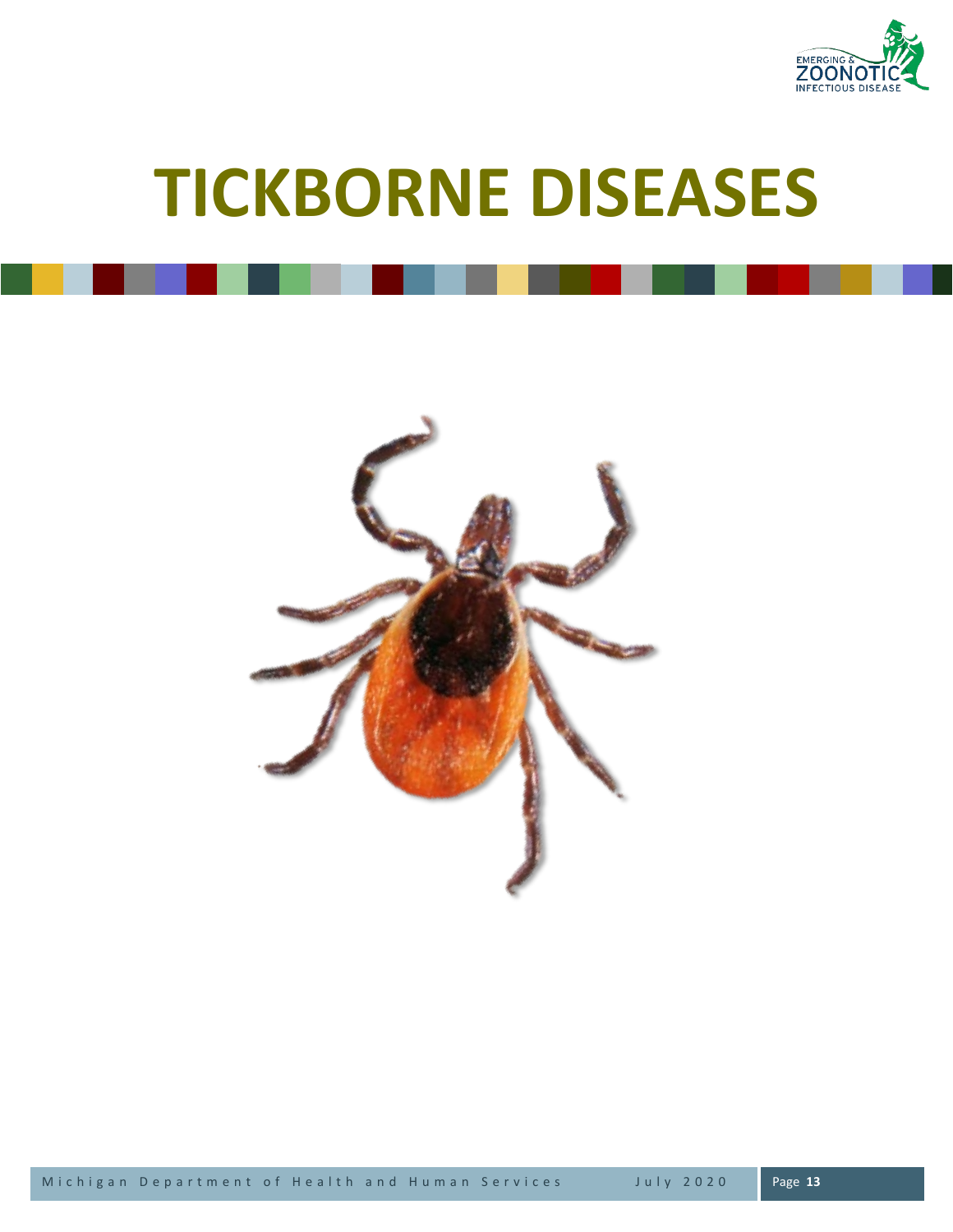

# **LYME DISEASE**

Lyme disease (LD) is the most commonly reported vector-borne disease in the United States; over 33,000 confirmed cases were reported nationally in 2019. In the U.S., cases tend to be geographically focused in the northeastern and north-central United States, but LD is also endemic and expanding in Michigan. Of the 404 total cases in 2019, 360 were locally acquired, 36 were travel related, and 8 were not able to be classified. Most exposures occurred in the Upper Peninsula and western Lower Peninsula.

The tick vector, *Ixodes scapularis* (blacklegged tick), is endemic in portions of the Upper Peninsula and the western Lower Peninsula. In addition, the distribution of the blacklegged tick is expanding into new areas across the state.

In 2019, MDHHS conducted human case surveillance and field ecologic surveillance for blacklegged ticks throughout the state with the help of its partners, including Michigan State University and sister state agencies. Educational materials will continue to be updated and made available to the public via the MDHHS Emerging Diseases website [\(www.michigan.gov/emergingdiseases\)](http://www.michigan.gov/emergingdiseases).



In 2019, 404 confirmed and probable human cases were reported with most Michigan exposures occurring in the Upper Peninsula and western Lower Peninsula.



**5-Year Lyme Disease Incidence by County of Residence, 2014-2019**



Map of the average number of human Lyme disease cases per 100,000 persons in each county from 2014 to 2019

Highest Rates of Lyme Disease Incidence (per 100,000 residents)

| <b>Dickinson</b> | 117 |
|------------------|-----|
| Menominee        | 56  |
| Keweenaw         | 38  |
| Ontonagon        | 36  |
| <b>Manistee</b>  | 20  |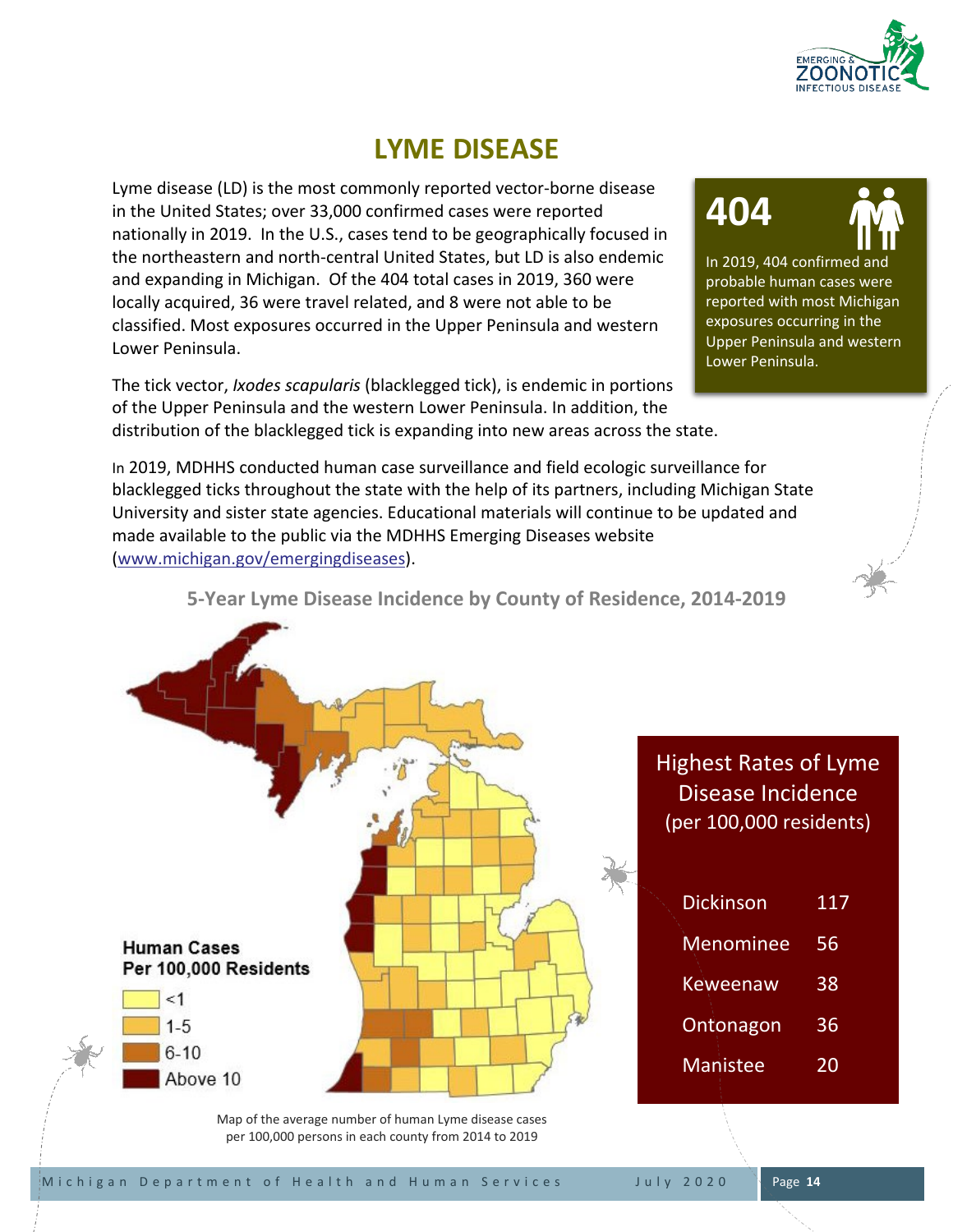



### **Reported Lyme Disease Cases in Michigan: 2019**



# **Nymphs:**

Peak transmission season for Lyme disease in Michigan (May through August) is associated with nymphal blacklegged ticks. Although the Lyme pathogen is more prevalent in adult ticks, bites from nymphs contribute more to Lyme disease transmission because nymphal ticks are smaller (about the size of a poppy seed). Nymphal ticks often escape notice long enough to attach to their human host and transmit the pathogen. Frequent tick checks are important during this time of year as prompt removal of ticks can prevent Lyme disease.



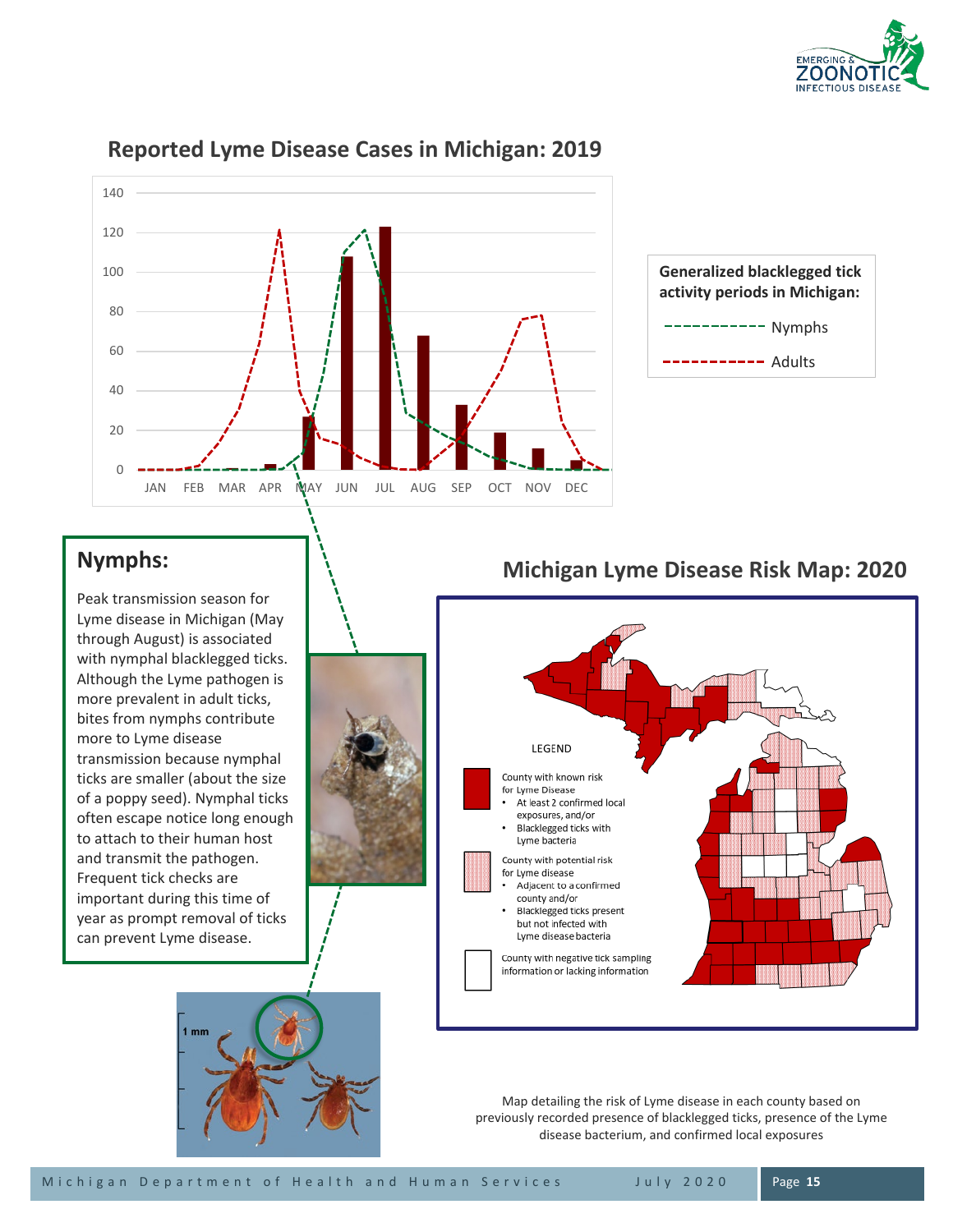

# **STATEWIDE TICK SURVEILLANCE**

Given that Michigan is an emerging Lyme disease state, increasing efforts to detect blacklegged tick populations and *B. burgdorferi* in the field is a priority. MDHHS and Michigan State University continued to conduct surveillance throughout the state in 2019.



**506 ticks were tested and 15% of those were positive** for Lyme disease-causing bacteria (*Borrelia burgdorferi*). Approximately 6% of nymphs and 25% of adults collected were positive for *Borrelia burgdorferi.*

# **In 2018**

Tick surveillance using a drag cloth

Blacklegged Tick collected on a drag cloth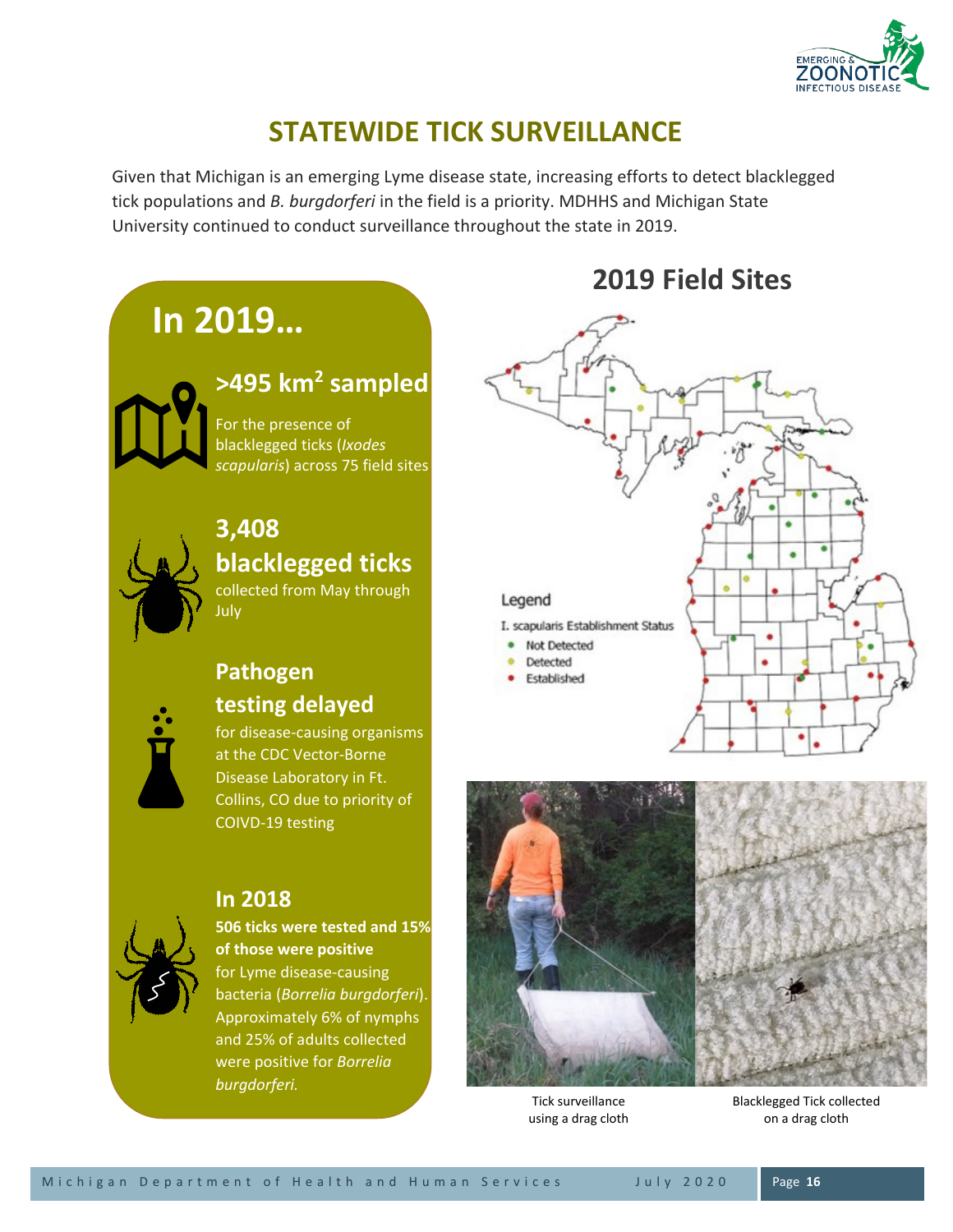

## **Citizen-Submitted Tick Program**

Since 2017, MDHHS has been receiving, identifying, and testing ticks sent in by Michigan citizens. MDHHS identifies the species of ticks submitted by the public and sends the results to the submitter. Some of the ticks are sent for additional testing\* to determine if they carry the Lyme disease bacterium. The program was expanded in 2018 to allow citizens to email a picture of their tick to [MDHHS-Bugs@michigan.gov.](mailto:MDHHS-Bugs@michigan.govfor) In 2018, 857 ticks were submitted via mail to MDHHS for identification and



testing, and an additional 152 tick photos were submitted via email. These numbers increased in 2019 with 1,070 ticks and 384 tick photos submitted.

\*Beginning April 1, 2020 ticks submitted for identification through this program will no longer be tested for the presence of pathogens.

| <b>Tick Species</b>                            | <b>Number of Tick</b><br><b>Photos Submitted</b> | <b>Number of Ticks</b><br><b>Submitted</b> | <b>Identified in 2019</b> |
|------------------------------------------------|--------------------------------------------------|--------------------------------------------|---------------------------|
| <b>American Dog Tick</b>                       |                                                  |                                            |                           |
| (Dermacentor variabilis)                       | 258                                              | 544                                        | 802                       |
| <b>Blacklegged Tick</b><br>(Ixodes scapularis) |                                                  |                                            |                           |
|                                                | 120                                              | 504                                        | 624                       |
| <b>Lonestar Tick</b>                           |                                                  |                                            |                           |
| (Amblyomma americanum)                         |                                                  |                                            |                           |
|                                                | 6                                                | 22                                         | 28                        |
| <b>Total</b>                                   | 384                                              | 1,070                                      | 1,454                     |

#### **2019 Submitted Ticks by Number & Species**

# **OTHER TICK-BORNE DISEASES**

Other tick-borne diseases have been identified in Michigan residents, which include:

| <b>Tick-borne Disease</b>     | 2019 Cases in<br><b>Reported Michigan</b> | <b>Transmitted by (Species):</b>     |
|-------------------------------|-------------------------------------------|--------------------------------------|
| Anaplasmosis                  | 15                                        | <b>Blacklegged Tick</b>              |
| <b>Babesiosis</b>             |                                           | <b>Blacklegged Tick</b>              |
| Ehrlichia chaffeensis*        |                                           | Lone Star Tick                       |
| Tularemia                     |                                           | American Dog Tick and Lone Star Tick |
| Rocky Mountain spotted fever* | 12                                        | American Dog Tick                    |

\*In most cases, *Ehrlichia* and Rocky Mountain spotted fever were acquired while traveling out of state.